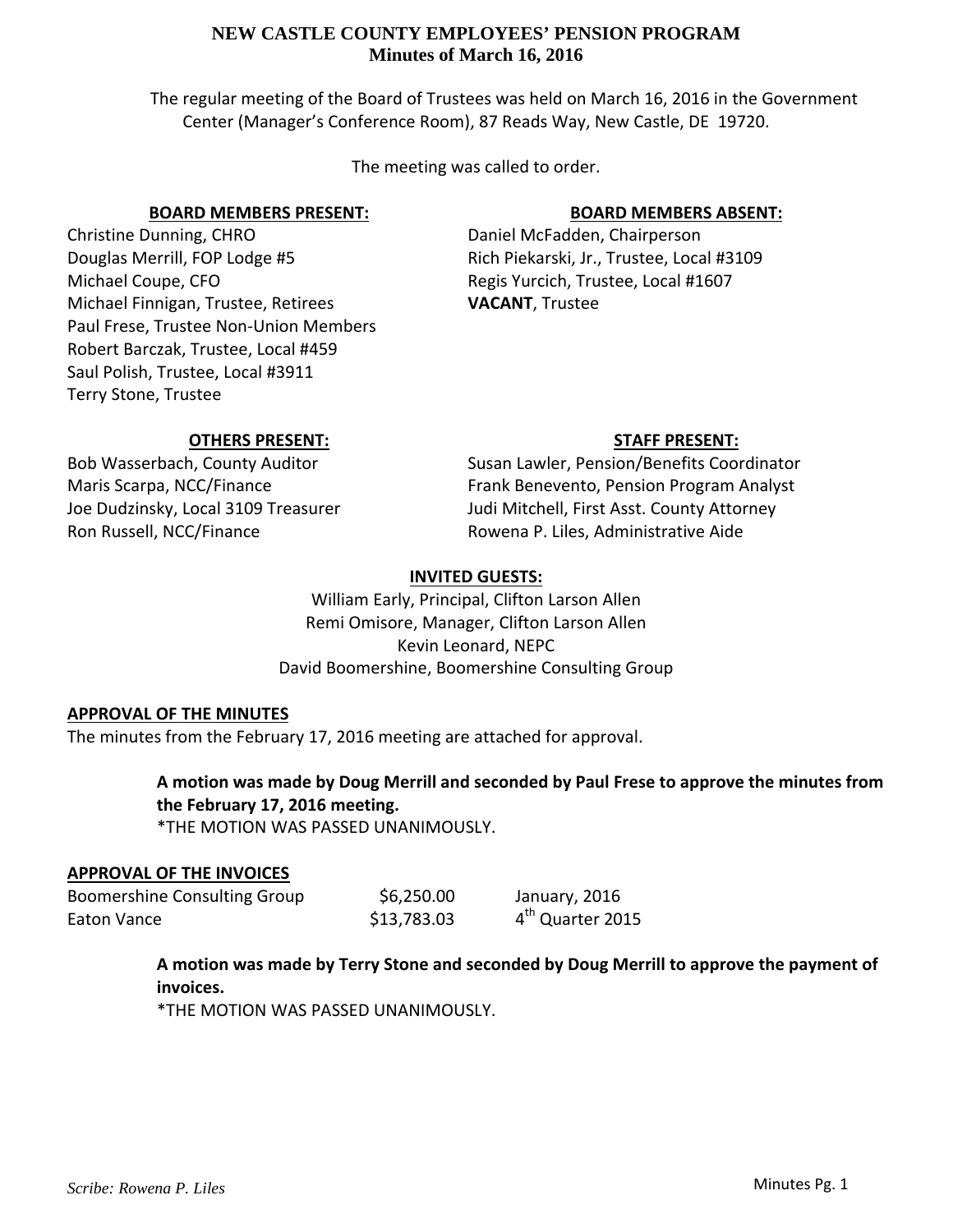#### **APPROVAL OF THE APPLICATIONS FOR BENEFITS**

| <b>Service Retirements</b>               |             |            |        |
|------------------------------------------|-------------|------------|--------|
| Gail A. Kelley                           | \$942.41    | 03/01/2016 | RetGen |
| John P. Lloyd                            | \$3,378.65  | 02/18/2016 | RetGen |
| Nora Heuer                               | \$190.00    | 03/13/2016 | SCGPen |
| Stephen DiVirgilio                       | \$5,686.93  | 04/12/2016 | RetGen |
| <b>APPROVAL OF THE SURVIVOR BENEFITS</b> |             |            |        |
| Patricia Downward                        | \$645.97    | 02/11/2016 | PenPln |
| APPROVAL OF THE REFUND BENEFITS          |             |            |        |
| <b>Travis Duffin</b>                     | \$13,106.55 |            | RetAMD |

**A motion was made by Terry Stone and seconded by Doug Merrill to approve the service retirements, survivor and refund benefits.**

\*THE MOTION WAS PASSED UNANIMOUSLY.

#### **NEW BUSINESS**

- Report of External Auditors Presentation by Remi Omisore of Clifton, Larson & Allen. *Copies of the reports titled New Castle County, Delaware Employees' Pension Program Audit Results Year Ended June 30, 2015 and New Castle County, Delaware Employees' Pension Program Financial Statements and Required Supplementary Information For The Year Ended June 30, 2015 were distributed to the trustees for review and discussion.*
- Actuarial Assumption & Valuation Review by Dave Boomershine. *A copy of the 2016 Pension Plan Review was distributed to the trustees for review and discussion.*

*The Board of Trustees agreed to take a break.*

## **The meeting reconvened.**

**Applications for Disability ‐ The Board may go into Executive Session to discuss the disability retirement applications. Susan Lawler will provide the recommendations and medical information at the March 16, 2016 Board meeting.**

**Virgil Pugh, Jr.** has made application for a service‐connected disability pension as a participant in the New Castle County Employees' Retirement System. If approved, he shall be entitled to a service‐ connected disability benefit, in the amount of **\$3,858.40 per month effective March 20, 2016**.

**David Bender** has made application for a disability pension as a participant in the New Castle County Employees' Pension Plan. If approved, hew shall be entitled to disability pension benefit in the amount of **\$1,824.79 per month effective March 20, 2016.**

**A motion was made by Terry Stone and seconded by Doug Merrill to move into Executive Session to discuss the disability applications for Virgil L. Pugh, Jr and David Bender.** \*THE MOTION WAS PASSED UNANIMOUSLY.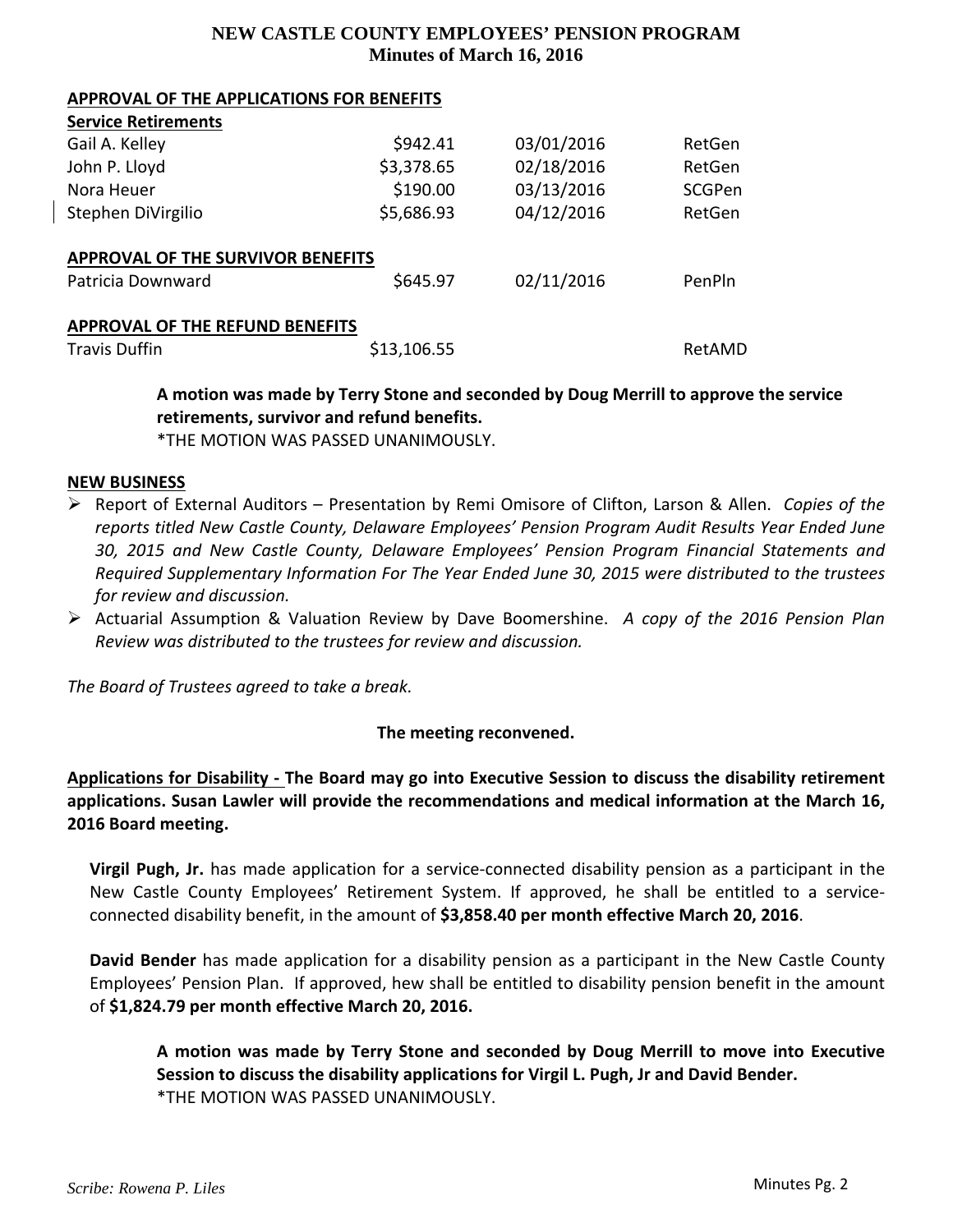## **Applications for Disability**

**A motion was made by Terry Stone and seconded by Saul Polish to exit the Executive Session after discussing the disability applications for Virgil L. Pugh, Jr and David Bender.** \*THE MOTION WAS PASSED UNANIMOUSLY.

**A motion was made by Terry Stone and seconded by Saul Polish to approve the application for a service‐connected disability pension for Virgil L. Pugh, Jr., in the amount of \$3,858.40 per month effective March 20, 2016**.

\*THE MOTION WAS PASSED UNANIMOUSLY.

**A motion was made by Doug Merrill and seconded by Terry Stone to approve the application for a disability pension for David Bender, in the amount of \$1,824.79 per month effective March 20, 2016.**

\*THE MOTION WAS PASSED UNANIMOUSLY.

## **NEW BUSINESS (Cont'd)**

- $\triangleright$  Review the Preliminary Investment Performance "Flash" report for the period ending February 29, 2016 – Kevin Leonard, NEPC – *Distributed copies of the Preliminary Flash Report – February 29, 2016, Third Quarter 2015 Private Markets Review, Investment Summary Quarter Ending December 31, 2015, Cupps Capital Management, LLC., and Alliance Bernstein L.P. reports for review and discussion.*
	- o *Entrust your Hedge Fund to Fund manager in the portfolio. We will go over their performance because it has not been good for the last year. They recently announced their merger with another Hedge Fund to Fund firm by the name of Permal; which we are very familiar with. Permal is an institutional Hedge Fund to Fund a very large firm and we have clients who utilize Permal and Entrust is an institutional focus Hedge Fund to Fund. Both Permal and Entrust are what we classify as preferred managers. So if a client, such as yourself, were going to do a search for Hedge Fund to Fund these are both managers that are on our list of managers that we like. Permal is owned by Leg Mason and they bought* Entrust. The new firm will be called Entrust Permal. At a high level, Permal has really two *major Hedge Fund to Fund products and Entrust has multiple products, but their premiere* product, if you will, is a product you are invested in. The entity as a whole will still have *multiple Hedge Fund to Fund products.*

Kevin continued the discussion on the Entrust merger. I'm not here to tell you to sell Entrust, but we are keeping our eyes on this to see how this develops over the next six to twelve months. I will recommend you bring Entrust in to one of the upcoming meetings to talk about the merger and their performance. They did not have a good 2015 and it's time for them to come in to talk about what transpired last year and the fund positioning. As far as the contract, there should be a new one or an assignment of the contract. The official merger date hasn't come down yet. They are doing everything behind the scenes now. I will have to get *you that information. We will work with staff prospectively when it comes up.* 

- *Alliance Bernstein; which is your large cap value manager, did make an announcement that one* of their senior research folks who is the Head of Market Research has left the firm. We want to *keep our eyes on this, but it is nothing of immediate concern. Kevin reviewed the handout Alliance Bernstein L.P., December 31, 2015 with the Board. A discussion was held.* 
	- o *Kevin will work with Staff to put together a work plan.*
	- o *Asset Liability Study upcoming*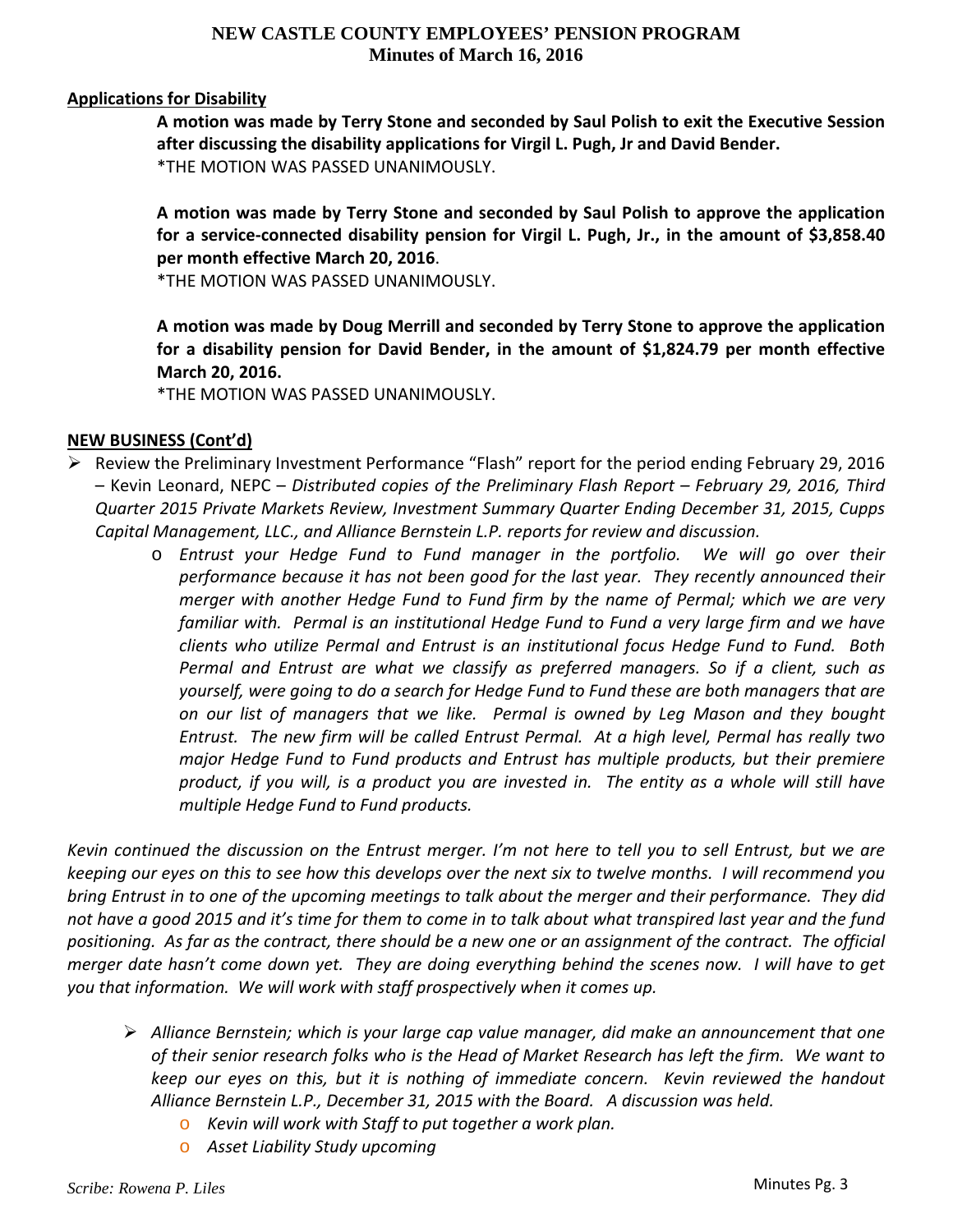$\triangleright$  Cupps Capital will come in for performance review at the May 18<sup>th</sup> meeting.

# **A motion was made by Mike Finnigan and seconded by Christine Dunning to take a short break.**

\*THE MOTION WAS PASSED UNANIMOUSLY.

## **The meeting reconvened at 9:38 a.m.**

- Third Quarter 2015 Private Markets Review *– Kevin provided an overview of how the alternative* investment is doing. Stone Harbor who we talked a lot about. We also have to talk about you did do *the Unconstrained Fixed Income Manager search and interviewed three managers. You did say you do want to move forward and you're not sure when. We have to figure out what manager and when. We will probably add that to the May pension agenda for continued discussion.*
- Commission Recapture *When you were with State Street you had a program for Commission* Recapture. When you buy or sell a stock you pay a fee. When the managers are using your money *to buy stocks that's a commission that goes to the broker. You had an arrangement with State Street Global Markets that if any of your managers traded through them they would rebate back to* you some of the money. Whatever the number was it was a volume thing and what the appeal with State Street was, if I can get more people to trade from my desk, it's a volume game and I will entice them to by saying I will give you some of it back. That is what a Commission Recapture program is. *You still have a relationship with State Street on the Commission Recapture program and Northern* Trust has one as well. Do we formally terminate the State Street relationship and do we look at opening up a relationship with Northern Trust that is the question. I think what we will do is revisit this to see if it's really worth doing it anymore. We will come back with a formal recommendation.

## **COORDINATOR'S REPORT by Susan Lawler**

**DELPEN Retirements Name Effective** Jeffrey Shriner **Data and Sheet Contact Sheet Contact Contact Contact Contact Contact Contact Contact DelPen** 

## **OLD BUSINESS**

 Update - Actuarial Services (Terry Stone) – Just to let everybody know we do have three actuaries coming in to speak to us next month. Bolton Partners, David Boomershine and GRS. They will speaking to us for about half an hour and prior to we've asked them to complete an RFP; which is supposed to come back to Susan by April 11<sup>th</sup> and she will forward out to us. I've asked for mine specifically to be electronic, but I know we will need to have some hard copies for signature. They will come in and do their presentations and we will be able to review the information beforehand so it should only take about 30 minutes per person.

Susan – *So the April agenda will have the Actuarial invitation and the RFP information will hopefully go out today to those three firms. We will be inviting them as a follow-up to their submission to be at the April meeting leaving Boomershine to the third presenter. As Dave left today, he asked to be added to next month's agenda to follow-up to what he spoke about this morning a 10-year plan. I'm trying to get the Board's opinion, as to whether we should be permitting that, or saying to him that would not be*  an appropriate time being the April meeting for you to do a follow-up presentation when we are *reviewing services. I just want to clarify that and not make that decision on by myself. So just to be clear the April meeting will be regular business and three firms.*